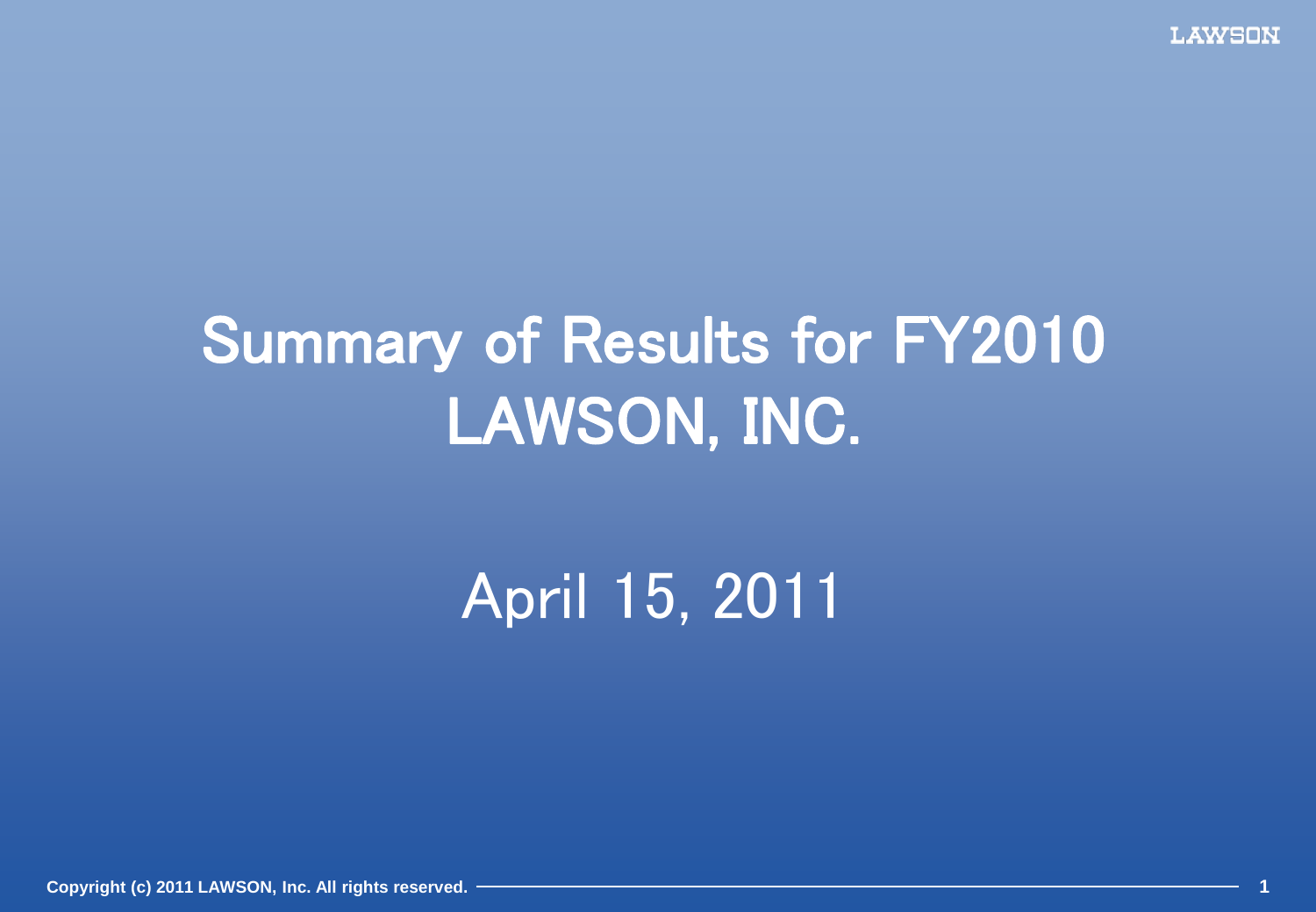## Financial Results for FY2010

#### **Yoshiyuki Yahagi Chief Financial Officer**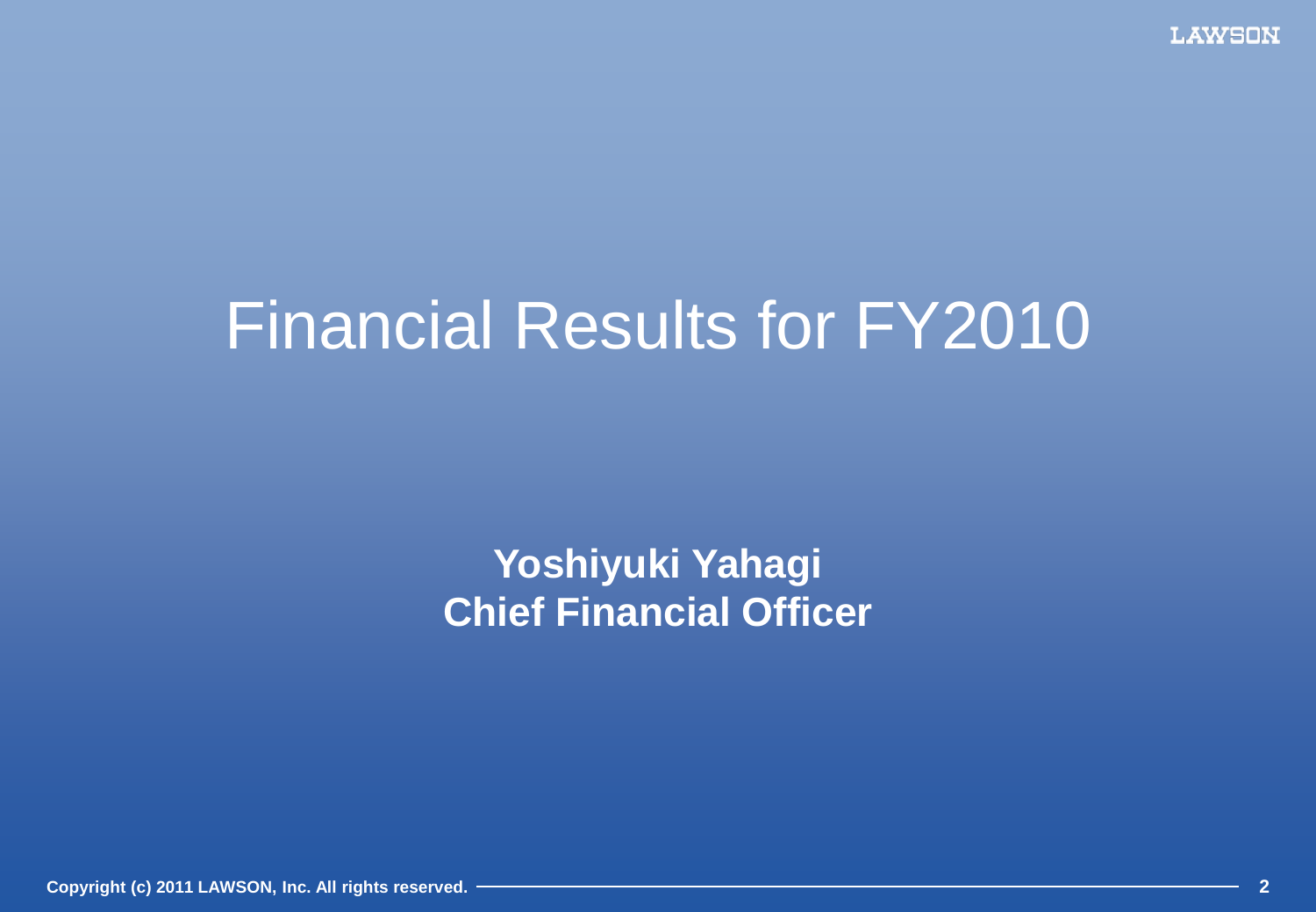## FY2010 Earning Summary

|                                   | <b>FY2008</b> | <b>FY2009</b> |         | <b>FY2010</b>     |          |
|-----------------------------------|---------------|---------------|---------|-------------------|----------|
| (Consolidated: Billions of yen)   | Actual        | Actual        | Actual  | YoY               | vs. Plan |
| Net sales of all stores           | 1,558.7       | 1,666.1       | 1,682.8 | 101.0%            | 99.9%    |
| <b>Operating profit</b>           | 49.1          | 50.2          | 55.5    | 110.5%            | 104.8%   |
| Operating profit ratio            | 3.2%          | 3.0%          | 3.3%    | 0.3%P             | 0.2%P    |
| <b>Recurring profit</b>           | 48.7          | 49.4          | 54.5    | 110.4%            | 105.8%   |
| Net profit                        | 23.8          | 12.5          | 25.3    | 202.1%            | 109.4%   |
| <b>ROE</b>                        | 12.5%         | 6.5%          | 12.8%   | 6.3%P             |          |
| EPS(Yen)                          | 240.10        | 126.67        | 254.61  | 201.0%            | 109.6%   |
| Dividend payout ratio             | 66.6%         | 126.3%        | 66.8%   | $\triangle$ 59.5% |          |
| Projected dividend per share(Yen) | 160           | 160           | 170     | 10                |          |
| Total no. of stores in Japan      | 9,527         | 9,761         | 9,994   | 233               | 23       |

Notes: Net profit and EPS for FY2009 have been corrected because of prior-year'sfinancial adjustments of LAWSON ENTERMEDIA. Results for FY2009 include the results of Ninety-nine Plus Inc. for the period from January 2009 to February 2010. Percentages against plan are based on the results for 3Q of FY2010.

■ Consolidated operating profit: Double digits growth (Best record in company's history)

 Existing store sales YOY exceeded the initial plan thanks to big hits in desserts categories. Efforts in reducing SG&A continued and OP exceeded the plan (modified at announcement of FY2010-3Q).

■ Consolidated net profit: Significant increase (Best record in company's history) Regardless of extraordinary loss on disposal of training facility, IT systems at Ninety-nine Plus Inc. , repercussion of last year's LEM misconduct-related loss of 13 billion yen led to significant increase in NP.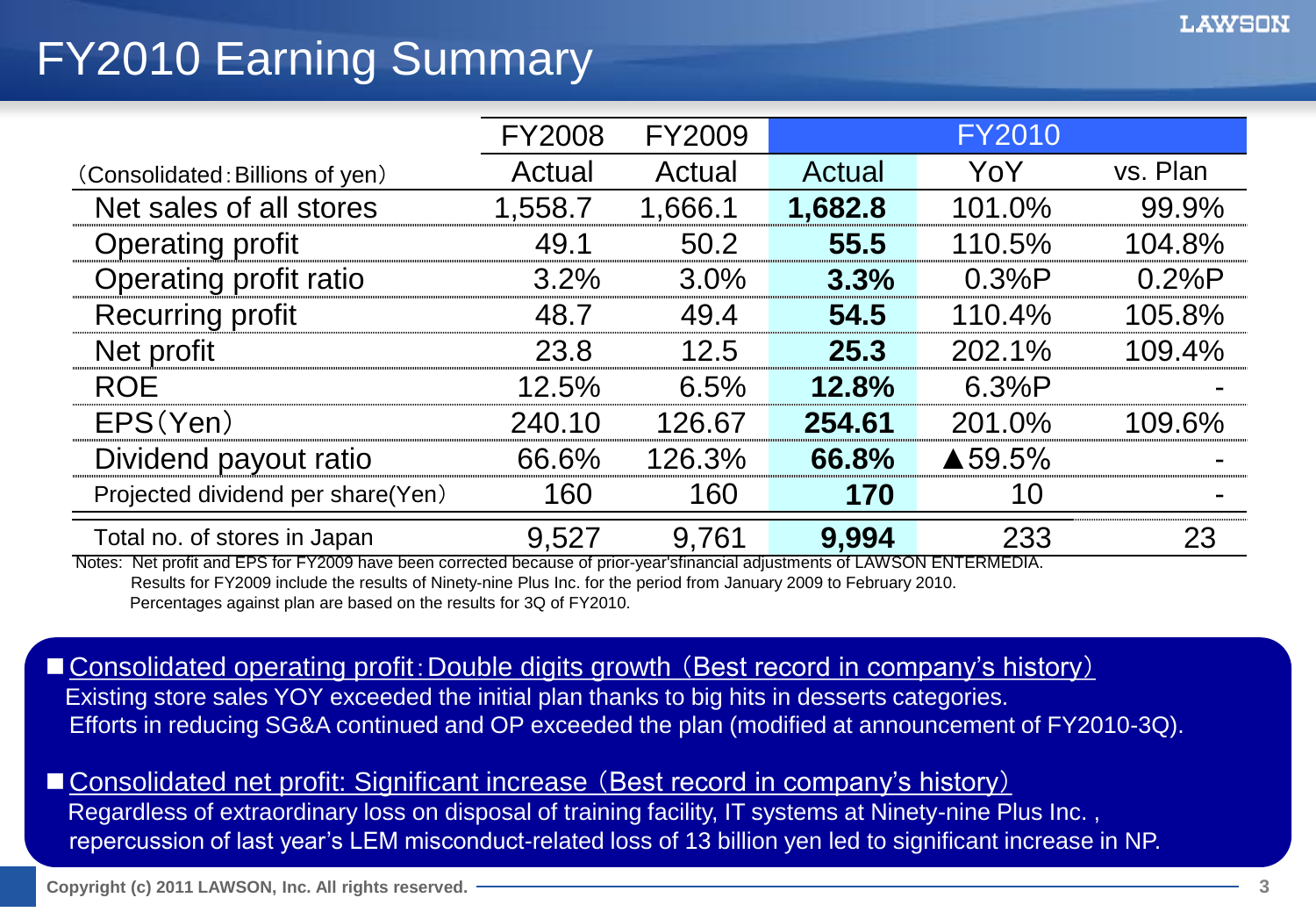### Existing Stores(Non-Consolidated)



- Gross profit margin excl. cigarette improved 0.5% point yoy because of efforts in obtaining better value-added raw materials and projection ordering system.
- Amount spent per customer increased by the effects of cigarette tax hike; number of customers also increased by the small repercussion of the cigarette tax hike.
- **Existing store sales and gross profit yoy attained the plan applying results from analyzing** purchasing data of Ponta card holders to new product development.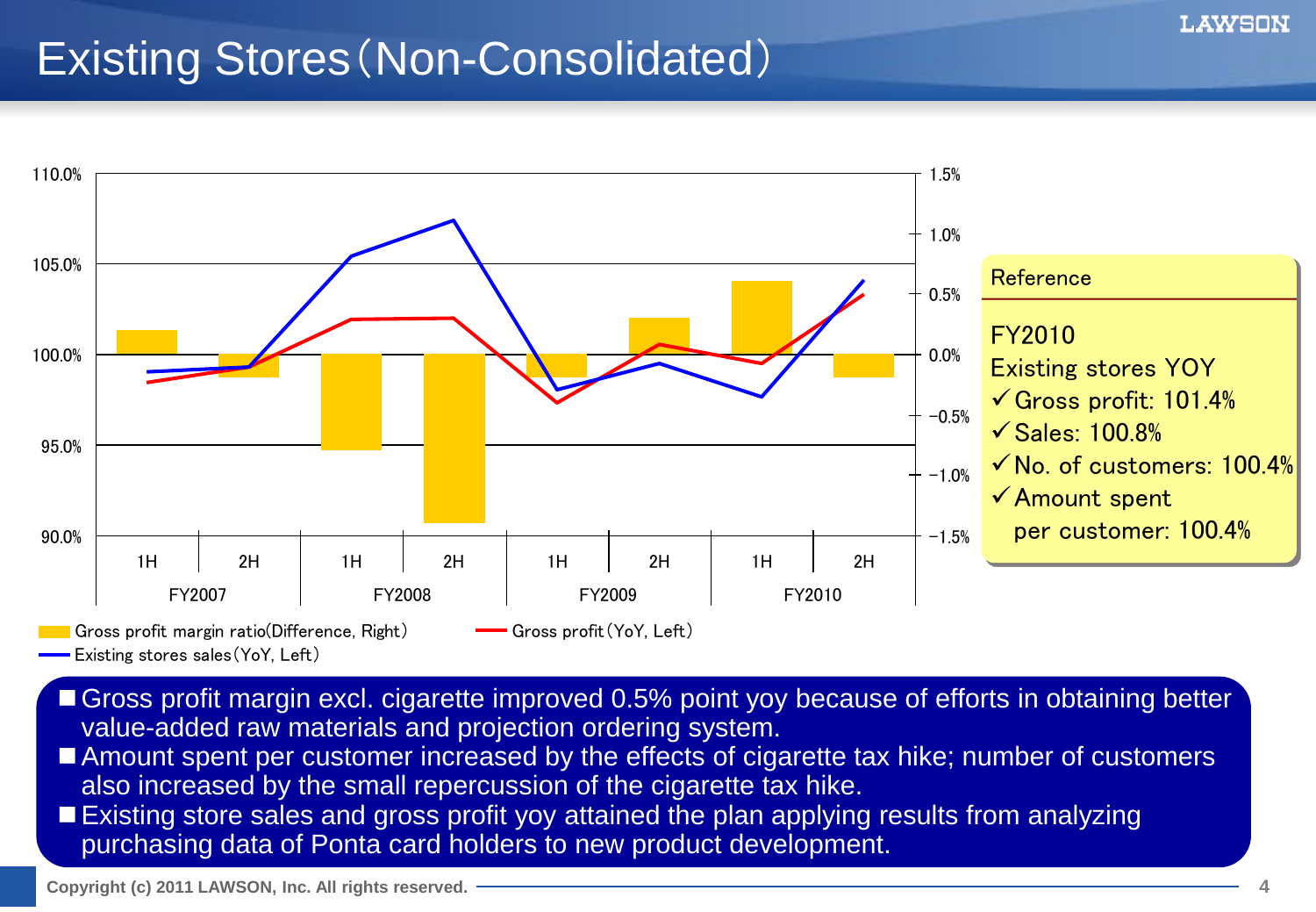### Store Opening(Non-Consolidated)



As a consequence of more openings and 18 less closures than the planned, net store increase exceeded the plan, resulted in 147 stores.

■ Seamless unification of store development and operation contributed to increase in daily sales at new store to 506 thousand yen (42 thousand yen more than the level of FY2009).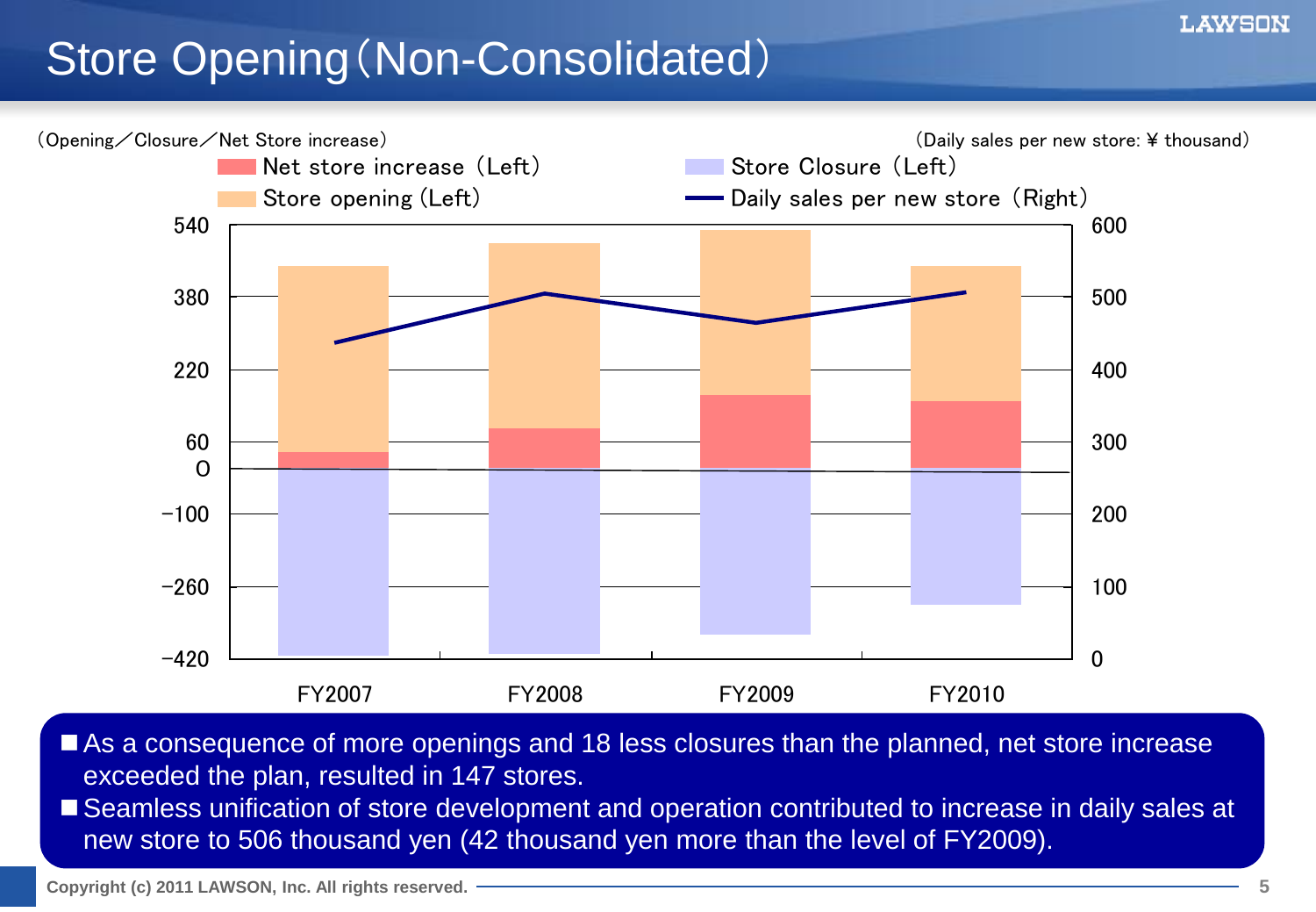## Key Components of SG&A Expenses

|                      |                                                                |                                                                                                                                                                                                                                                                                                            |                      | <b>FY2009</b>             | <b>FY2010</b>                                                                                          |                 | <b>FY2011</b>                                                                                                                                             |
|----------------------|----------------------------------------------------------------|------------------------------------------------------------------------------------------------------------------------------------------------------------------------------------------------------------------------------------------------------------------------------------------------------------|----------------------|---------------------------|--------------------------------------------------------------------------------------------------------|-----------------|-----------------------------------------------------------------------------------------------------------------------------------------------------------|
|                      | (Billions of yen)                                              |                                                                                                                                                                                                                                                                                                            |                      | <b>Actual Actual</b>      |                                                                                                        | YoY             | <b>Forecast</b>                                                                                                                                           |
|                      |                                                                | Selling, general and administrative expenses                                                                                                                                                                                                                                                               |                      | 179.4                     | 179.9                                                                                                  | 0.4             | <b>Slight increase</b>                                                                                                                                    |
|                      | $\leq$ Major Strategic Expenses $>$<br>Non-<br>Personnel costs |                                                                                                                                                                                                                                                                                                            |                      | 36.9                      | 35.7                                                                                                   |                 | $\triangle$ 1.2 Down approx. 5%                                                                                                                           |
|                      | conso-                                                         | <b>IT-related costs</b>                                                                                                                                                                                                                                                                                    |                      | 13.6                      | 14.7                                                                                                   | 1.0             | Up approx. 5%                                                                                                                                             |
|                      | lidated                                                        | (Hardware leasing, software amortzation,<br>maintenance, etc.)                                                                                                                                                                                                                                             |                      |                           |                                                                                                        |                 |                                                                                                                                                           |
|                      |                                                                |                                                                                                                                                                                                                                                                                                            |                      | 11.2                      | 9.0                                                                                                    | $\triangle$ 2.1 | Up approx. 10%                                                                                                                                            |
|                      | <b>Consolidated SG&amp;A expenses</b>                          |                                                                                                                                                                                                                                                                                                            |                      | 243.1                     | 242.6                                                                                                  | $\triangle$ 0.5 | Up approx. 5%                                                                                                                                             |
|                      | <b>Differences from FY2009</b>                                 |                                                                                                                                                                                                                                                                                                            |                      | Differences from the Plan |                                                                                                        |                 |                                                                                                                                                           |
|                      |                                                                |                                                                                                                                                                                                                                                                                                            |                      |                           |                                                                                                        |                 |                                                                                                                                                           |
| Non-<br>consolidated | ≻Personnel costs<br>$\blacktriangleright$ IT-related costs     | Store crew expenses declined by reduction in number<br>of company-operated stores.<br>Increase from the amortization of PRiSM-related<br>software installation of the previous year<br>>Advertising and promotional expenses<br>Selective promotion based on ROI and efficient<br>shopping points programs | consolidated<br>Non- |                           | Minus 0.8 billion yen<br>>IT-related costs<br>renovation costs<br>because of unexpected sales increase |                 | Minus 0.5 billion yen due to reduction in PRISM-related<br>≻Advertising and promotional expenses<br>Minus 0.7 billion yen as a result of unused promotion |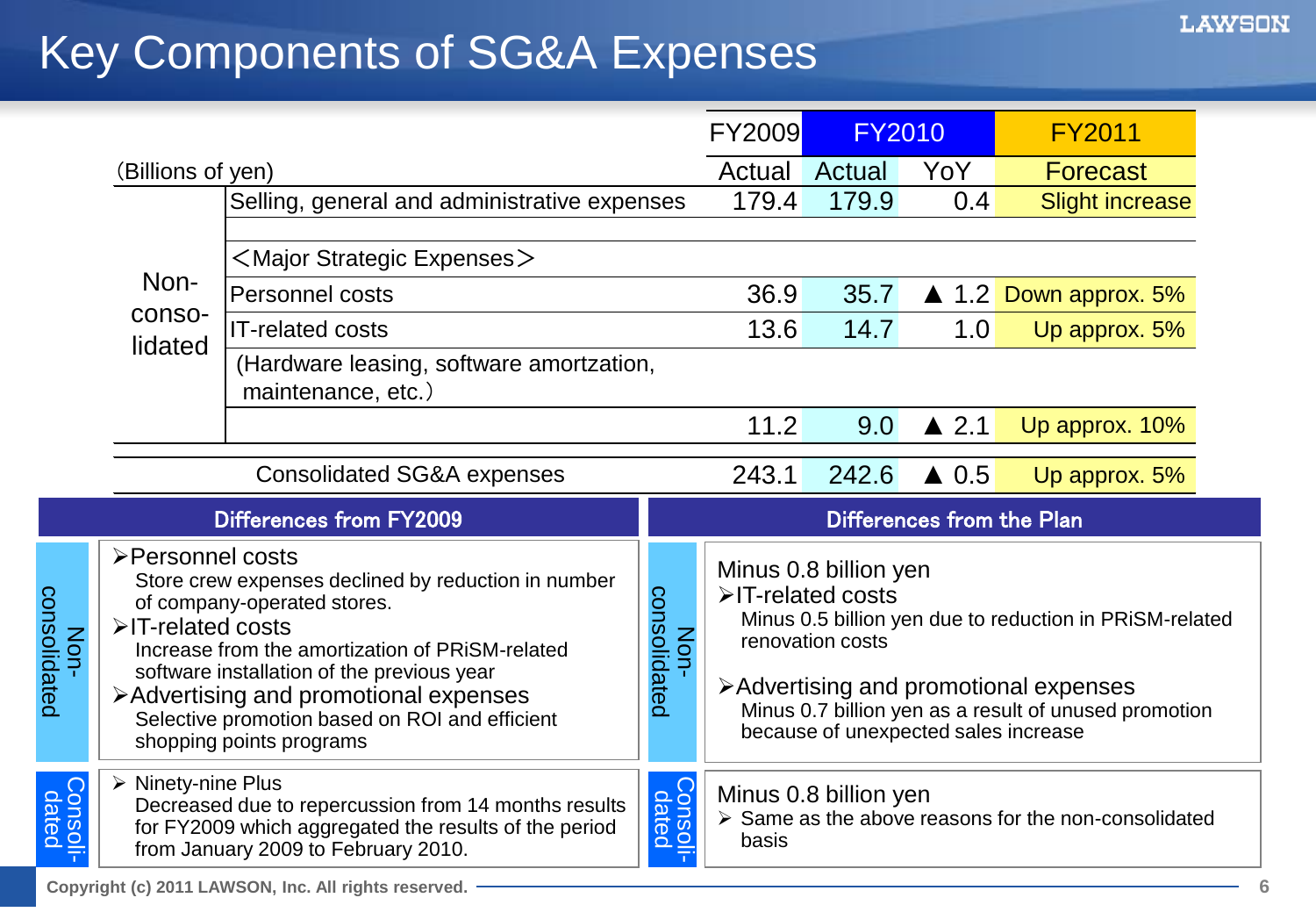### Earnings of Major Subsidiaries and Affiliates

| (Billions of yen)                                                |                                  |                                  |                  |                  |                  |  |  |
|------------------------------------------------------------------|----------------------------------|----------------------------------|------------------|------------------|------------------|--|--|
| <operating major="" of="" profit="" subsidiaries=""></operating> | <b>FY2010</b>                    | <b>FY2011</b>                    |                  |                  |                  |  |  |
|                                                                  | <b>Fiscal</b><br><b>Year End</b> | <b>LAWSON's</b><br><b>Shares</b> | <b>Actual</b>    | YoY              | <b>Forecast</b>  |  |  |
| Ninety-nine Plus Inc.                                            | Feb.                             | 100.0%                           | 1.77             | $\triangle$ 0.39 | 2.80             |  |  |
| LAWSON ENTERMEDIA, INC.                                          | Feb.                             | 100.0%                           | 1.11             | 0.01             | 0.60             |  |  |
| HMV JAPAN K.K.                                                   | Apr.                             | 100.0%                           | 0.19             |                  | $\triangle$ 0.20 |  |  |
| <b>LAWSON ATM Networks, Inc.</b>                                 | Feb.                             | 44.0%                            | 3.15             | 0.71             | 3.00             |  |  |
| Cross Ocean Media, Inc.                                          | Feb.                             | 42.0%                            | $\triangle$ 0.36 |                  | $\triangle$ 0.10 |  |  |

| <operating affiliates="" equity-method="" of="" profit=""></operating> |      |       | <b>FY2010</b>       |      |
|------------------------------------------------------------------------|------|-------|---------------------|------|
| LAWSON Okinawa, Inc.                                                   | Feb. | 49.0% | 0.60                | 0.49 |
| <b>SHANGHAI HUALIAN LAWSON   Dec.</b>                                  |      | 49.0% | $\Omega$ $\Omega$ 1 | 0.01 |

\* Compared with the operating profit from January 2009 to February 2010, which was included in LAWSON's consolidated results for that fiscal year.

| <b>Ninety-nine Plus Inc.</b>     | Delayed new store openings and unsuccessful existing store sales, resulted in<br>OP reduction and lower earnings than the planned.  |
|----------------------------------|-------------------------------------------------------------------------------------------------------------------------------------|
| <b>LAWSON ENTERMEDIA, INC.</b>   | OP increased slightly above the planned by efforts in reduction of IT-related<br>SG&A.                                              |
| <b>HMV Japan K.K.</b>            | As a result of closing unprofitable stores, OP keeps positive for<br>three months of the period from November 2010 to January 2011. |
| <b>LAWSON ATM Networks, Inc.</b> | OP increased by growing number of ATM installation and efforts in<br><b>SG&amp;A reduction</b>                                      |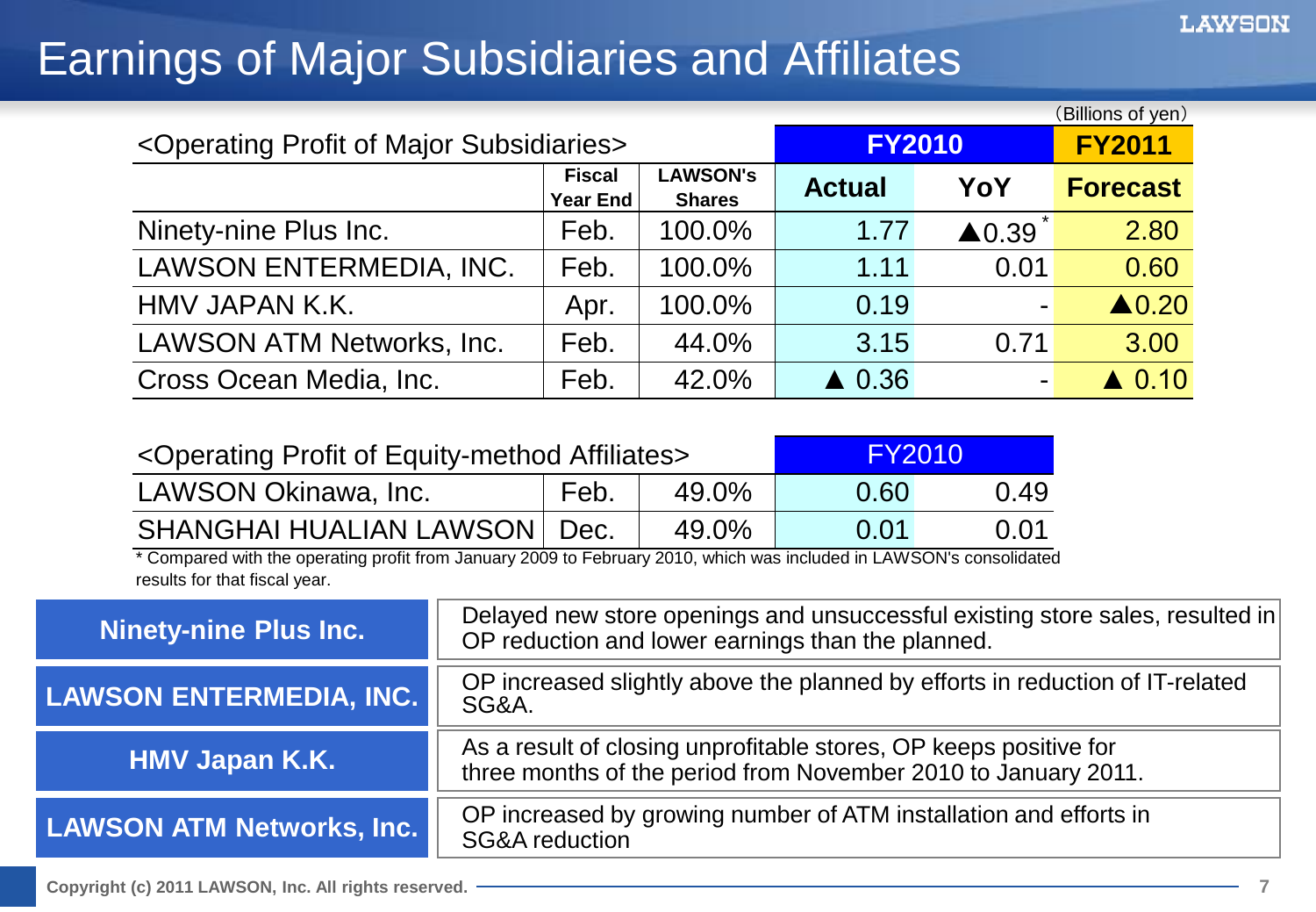#### **LAWSON** FY2010 Balance Sheet and Cash Flows (Consolidated)

|                                | End of Feb. 2011 | YoY             |                                         | End of Feb. 2011 | YoY             |
|--------------------------------|------------------|-----------------|-----------------------------------------|------------------|-----------------|
| <b>Total current assets</b>    | 145.0            | 12.8            | <b>Total current liabilities</b>        | 192.5            | 8.0             |
| (Cash and deposits)            | 74.8             | 10.7            | (Accounts payable-trade)                | 81.3             | 8.2             |
| (Marketable securities)        | 2.9              | 0.4             | (Deposits payable)                      | 62.3             | $\triangle$ 3.5 |
| (Accounts receivable)          | 29.2             | 2.8             | <b>Total noncurrent liabilities</b>     | 74.9             | 9.4             |
| <b>Total noncurrent assets</b> | 331.0            | 15.0            | (Long-term guarantee deposits)          | 37.1             | 1.5             |
| Property, plant and equipment  | 158.8            | 13.5            | <b>Net Assets</b>                       | 208.4            | 10.3            |
| Intangible assets              | 36.0             | 1.6             | (Common stock)                          | 58.5             |                 |
| Investments and other assets   | 136.0            | $\triangle$ 0.1 | (Retained earnings)                     | 99.6             | 5.4             |
| (Long-terms loans receivable)  | 31.8             | 2.1             | Liabilities, and net assets             | 476.0            | 27.9            |
| (Guatantee deposits)           | 81.6             | $\triangle$ 1.5 | Impact of new lease accounting standard |                  |                 |
| <b>Total Assets</b>            | 476.0            | 27.9            | Fixed assets: +13 billion yen           |                  |                 |

|                  |                      |                                     |                  | (Billions of yen)    |
|------------------|----------------------|-------------------------------------|------------------|----------------------|
| End of Feb. 2011 | YoY                  |                                     | End of Feb. 2011 | YoY                  |
| 145.0            | 12.8                 | <b>Total current liabilities</b>    | 192.5            | 8.0                  |
| 74.8             | 10.7                 | (Accounts payable-trade)            | 81.3             | 8.2                  |
| 2.9              | 0.4                  | (Deposits payable)                  | 62.3             | $\triangle$ 3.5      |
| 29.2             | 2.8                  | <b>Total noncurrent liabilities</b> | 74.9             | 9.4                  |
| 331.0            | 15.0                 | (Long-term guarantee deposits)      | 37.1             | $\blacktriangle$ 1.5 |
| 158.8            | 13.5                 | <b>Net Assets</b>                   | 208.4            | 10.3                 |
| 36.0             | 1.6                  | (Common stock)                      | 58.5             |                      |
| 136.0            | $\blacktriangle$ 0.1 | (Retained earnings)                 | 99.6             | 5.4                  |
| 31.8             | 2.1                  | Liabilities, and net assets         | 476.0            | 27.9                 |

**Impact of new lease accounting standard** Fixed assets: +13 billion yen Current/long-term liabilities: +12.1billion yen

|                                      |                       |                      | (Billions of yen) |
|--------------------------------------|-----------------------|----------------------|-------------------|
|                                      | <b>FY2008</b>         | <b>FY2009  </b>      | <b>FY2010</b>     |
| Cash flows from operating activities | 51.7                  | 40.6                 | 72.2              |
| Cash flows from investing activities | $\blacktriangle$ 15.6 | $\triangle$ 42.5     | $\triangle$ 30.5  |
| Free cash flows                      | 36.0                  | $\blacktriangle$ 1.9 | 41.6              |
| Cash flows from financing activities | $\blacktriangle$ 14.9 | $\triangle$ 27.2     | ▲ 28.7            |
| (Reference) Cash and deposits        |                       | 64 ()                | 48                |
|                                      |                       |                      |                   |

**Copyright (c) 2011 LAWSON, Inc. All rights reserved. 8**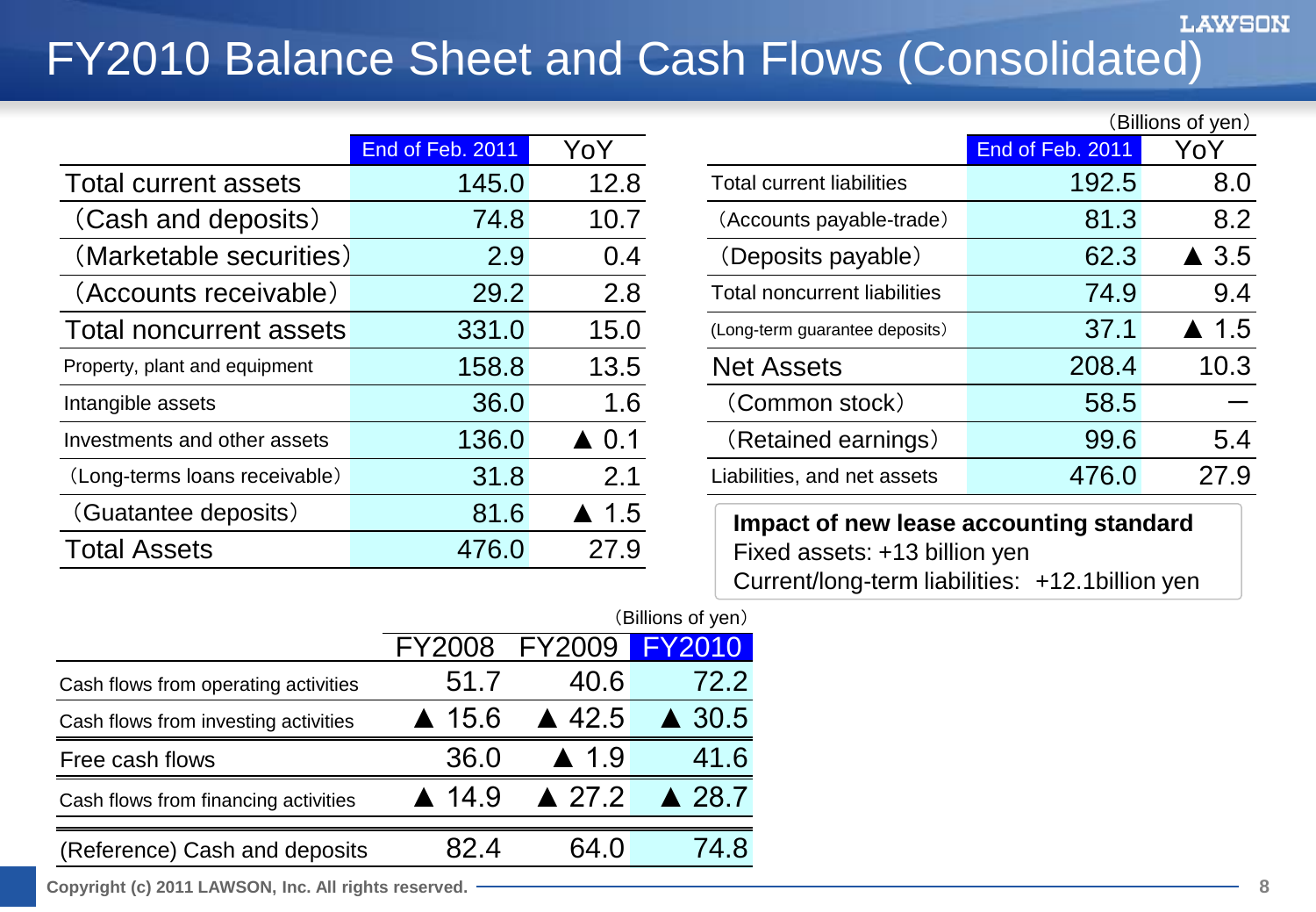### FY2011 Forecast (Consolidated)

|                                       | <b>FY2010</b> |                                  | <b>FY2011 Forecast</b> |                   |                          |
|---------------------------------------|---------------|----------------------------------|------------------------|-------------------|--------------------------|
| (Billions of yen)                     |               | (a) Before Quake (b) After Quake |                        | (b)<br>(a)        | YoY                      |
| Net sales of all stores               | 1,682.8       | 1,790.0                          | 1,768.0                | $\triangle$ 22.0  | 105.1%                   |
| <b>Operating profit</b>               | 55.5          | 61.0                             | 57.5                   | $\triangle$ 3.5   | 103.5%                   |
| Operating profit ratio                | 3.3%          | 3.4%                             | 3.3%                   | $\triangle$ 0.1%  | $0.0\%P$                 |
| <b>Recurring profit</b>               | 54.5          | 58.9                             | 55.4                   | $\triangle$ 3.5   | 101.5%                   |
| Net profit                            | 25.3          | 25.3                             | 19.8                   | $\triangle$ 5.5   | 78.0%                    |
| <b>ROE</b>                            | 12.8%         |                                  | 9.7%                   |                   | $\triangle$ 3.1%P        |
| EPS(Yen)                              | 254.61        | 253.33                           | 198.26                 | $\triangle$ 55.07 | 77.9%                    |
| Dividend payout ratio                 | 66.8%         |                                  | 88.3%                  |                   | 21.5%P                   |
| Project dividend per share (Yen)      | 170           | ۰                                | 175                    |                   | 5                        |
| Total no. of stores in Japan          | 9.994         | 10,324                           | 10,324                 | $\overline{0}$    | 330                      |
| (Non-Consolidated)                    |               |                                  |                        |                   |                          |
| Gross profit at existing stores (YoY) | 101.4%        | 102.5%                           | 101.8%                 | $\triangle$ 0.7%P | 0.4%P                    |
| Net sales at existing stores (YoY)    | 100.8%        | 103.5%                           | 102.5%                 | $\triangle$ 1.0%P | 1.7%P                    |
| Gross profit margin ratio             | 30.6%         | 30.3%                            | 30.4%                  | 0.1%P             | $\blacktriangle 0.2\%$ P |

■ Aim to OP increase by product development and penetration of PRiSM-based orders

■ Increase number of customers by better merchandise assortments matched to each location

■ Improve gross profit margin (except cigarettes) by 0.3% point (after offsetting 0.5% point negative impact of cigarettes category)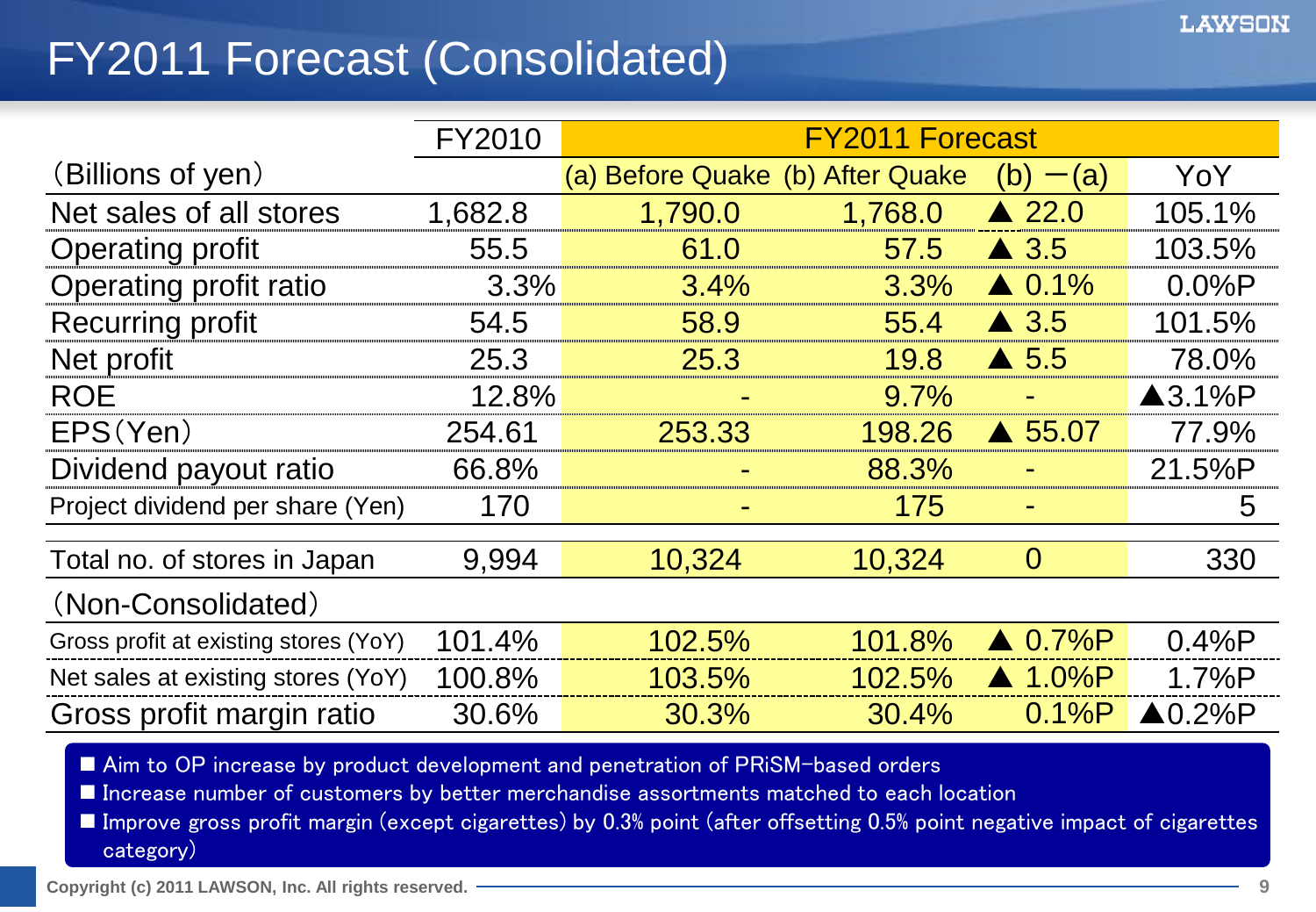### Our Response to Quake Damages

|                                |                | <b>Right After the Quake</b>                                                                                      | As of April 14, 2011                                                                          |
|--------------------------------|----------------|-------------------------------------------------------------------------------------------------------------------|-----------------------------------------------------------------------------------------------|
| <b>Stores</b>                  | <b>Tohoku</b>  | Closed/under recovery: 358 stores                                                                                 | Under recovery: 32 stores<br>Closed: 20 stores                                                |
|                                | <b>Ibaraki</b> | Closed/under recovery: 29 stores                                                                                  | Under recovery: 1 store                                                                       |
| <b>Manufacture</b><br>& Supply | <b>Tohoku</b>  | Vendor factories: 5 suspended operation<br>Distribution centers : 11 suspended<br>operation                       | Vendor factories: 4 recovered<br>Distribution centers : 10 recovered                          |
| <b>Chain</b>                   | <b>Kanto</b>   | Vendor factories: 1 suspended operation<br>Distribution centers : 2 damaged                                       | Vendor factories: all recovered<br>Distribution centers : all recovered                       |
| <b>Other Initiatives</b>       |                | operation<br>$\checkmark$ Delivered relief supplies (Since March 13)<br>$\checkmark$ Efficient use of electricity | $\checkmark$ Headquarters dispatched emergency rescue team to support early recovery of store |

※ In addition, three stores in Chiba and Tokyo are temporarily closed.

※ In addition, one store in Tohoku and another store in Ibaraki of Ninety-nine Plus Inc. are under recovery.

※ 25 stores of the total number of closed and under recovery stores are in the middle of restoration for reopening in May and June.

※

**LAWSON**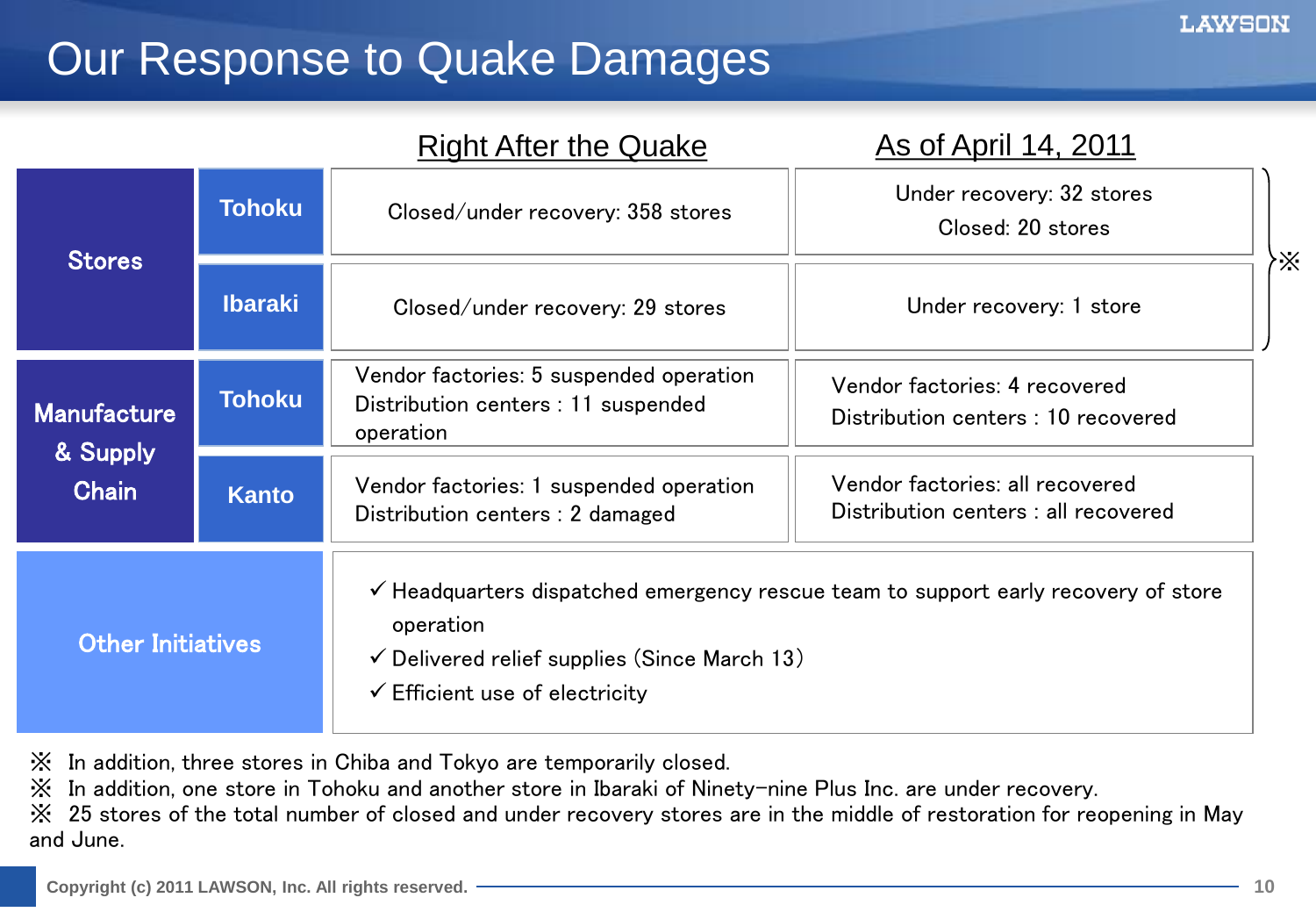#### Impact of Earthquake and Other Remarks

|                                                        |                       | (Billions of yen) |
|--------------------------------------------------------|-----------------------|-------------------|
| <impact earthquake="" east="" japan="" of=""></impact> | Impact of earthquake  |                   |
| <b>Accounts</b>                                        | Consolidated          | Non-Consolidated  |
| <b>Total operating revenues</b>                        | $\triangle$ 4.5       | $\triangle$ 2.5   |
| <b>Operating profit</b>                                | $\triangle$ 3.5       | $\triangle$ 2.0   |
| <b>Extraordinary loss</b>                              | 5.0                   | 4.5               |
| Loss on damages of stores, raw materials, etc.         | 2.0                   | 2.0               |
| Subsidy for recovery of stores and franchisee          | 2.5                   | 2.5               |
| Subsidiary company-related loss                        | 0.5                   |                   |
| Net profit                                             | $\triangle$ 5.5       | $\triangle$ 3.8   |
| Net sales of all stores                                | $\triangle$ 22.0      | $\triangle$ 22.0  |
| Net sales of existing stores (YoY)                     | $\blacktriangle$ 1.0% | 1.0%              |

#### <Other Remarks>

| Asset retirement obligations (Estimate) |                        |  |
|-----------------------------------------|------------------------|--|
| Projected dividend per share (Yen)      | $ 175(5 \text{ yen}) $ |  |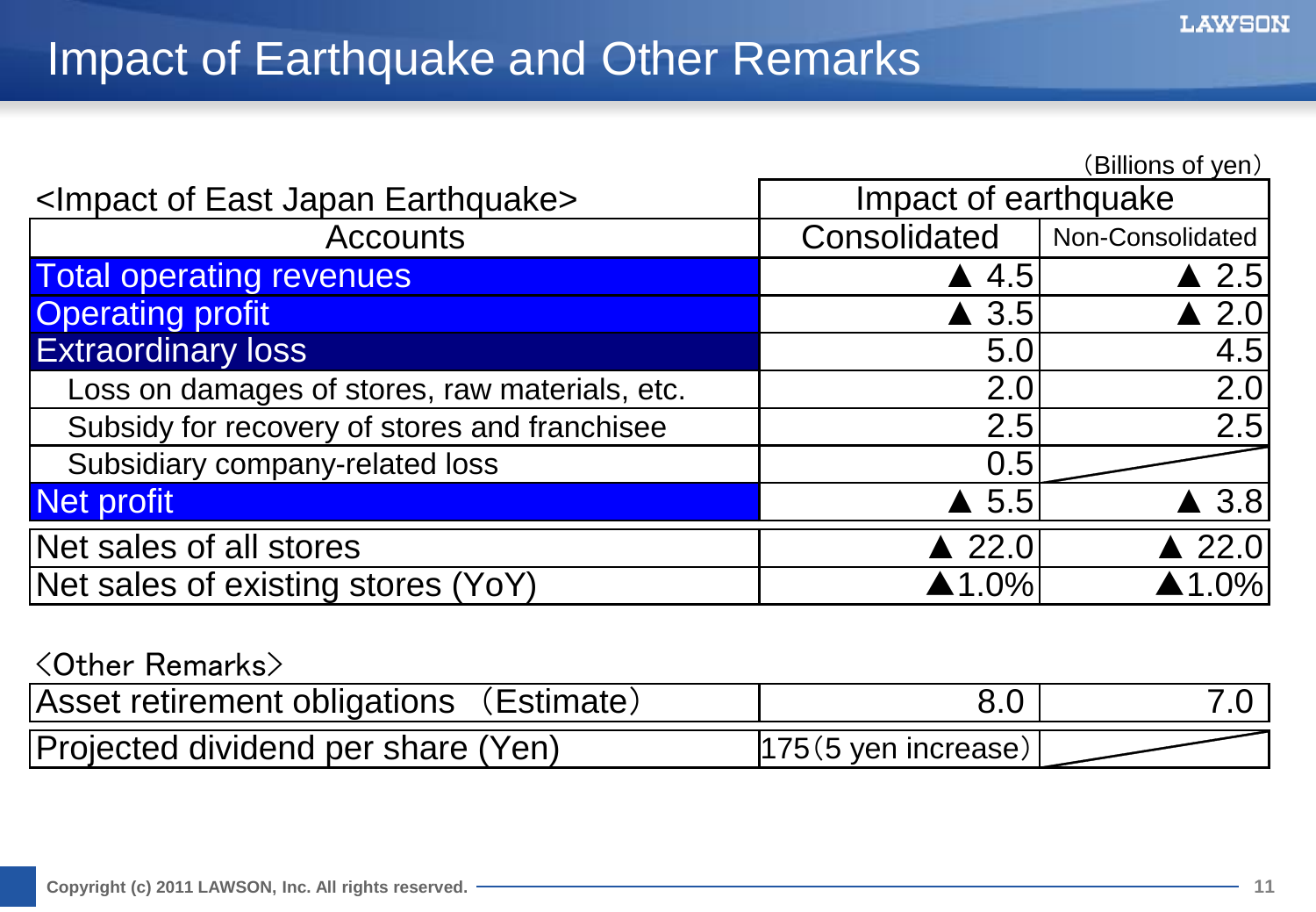# LAWSON's Management Strategy

**Takeshi Niinami President & CEO**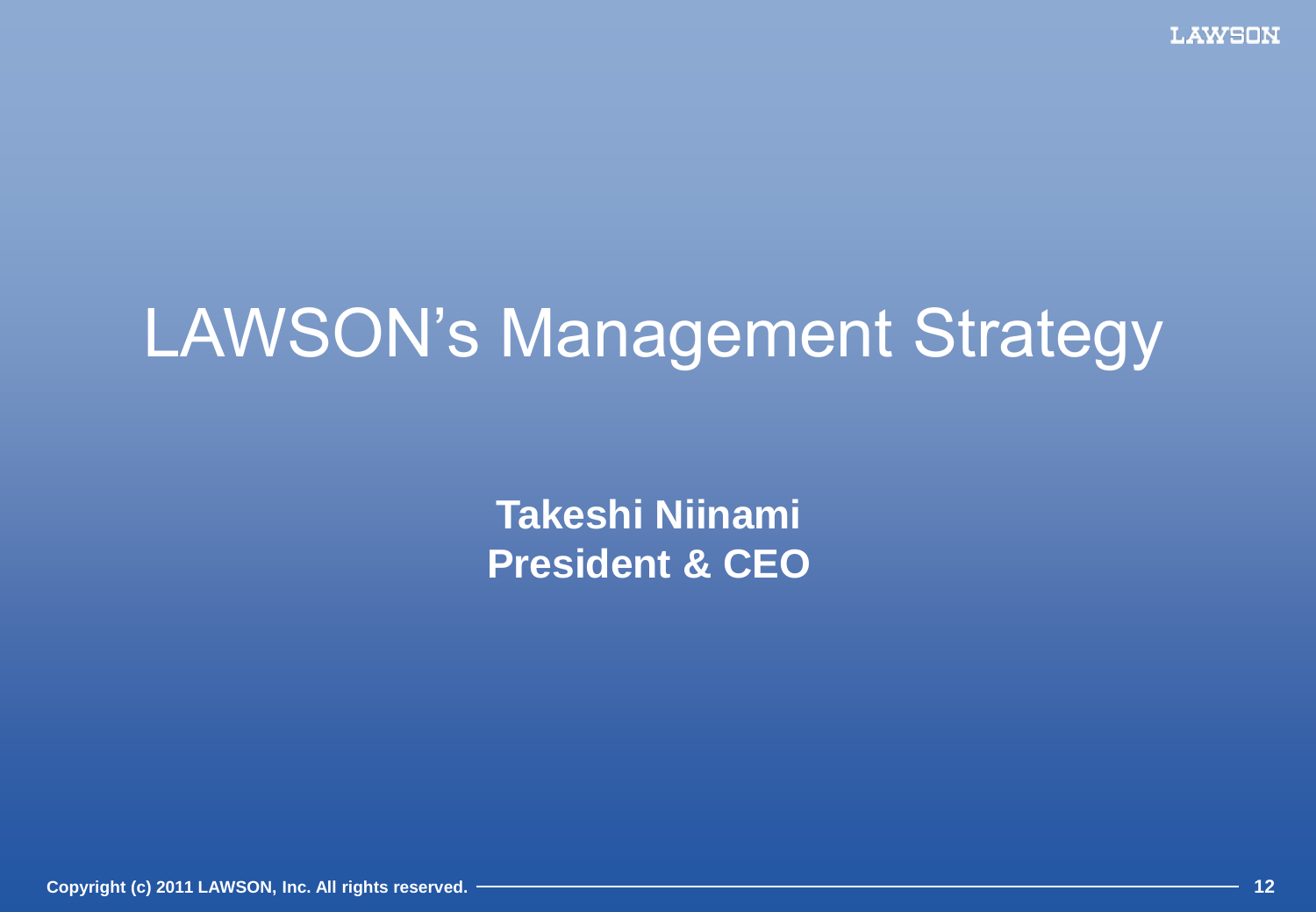#### Reassured Our Corporate Philosophy

### **LAWSON's Corporate Philosophy** Happiness and Harmony in Our Community

Lifeline of Our **Community** 

Significance in Small Format

Values of **Nationwide** CVS Chain

#### **Our Mission: Whatever you want, Whenever and Wherever you need**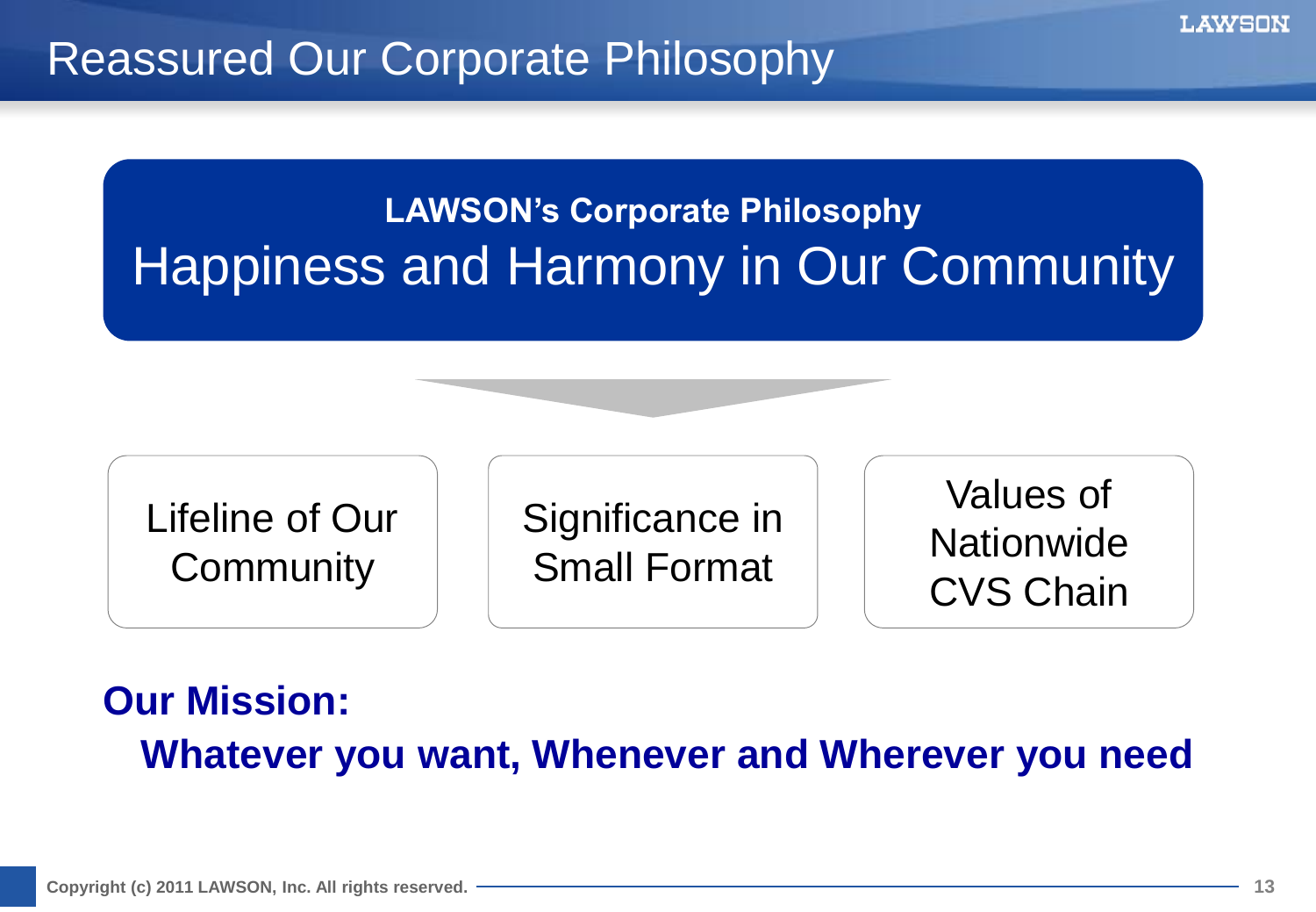### OP Growth in Comparison



(Forcast)

#### Aim at stainable growth by upfront investment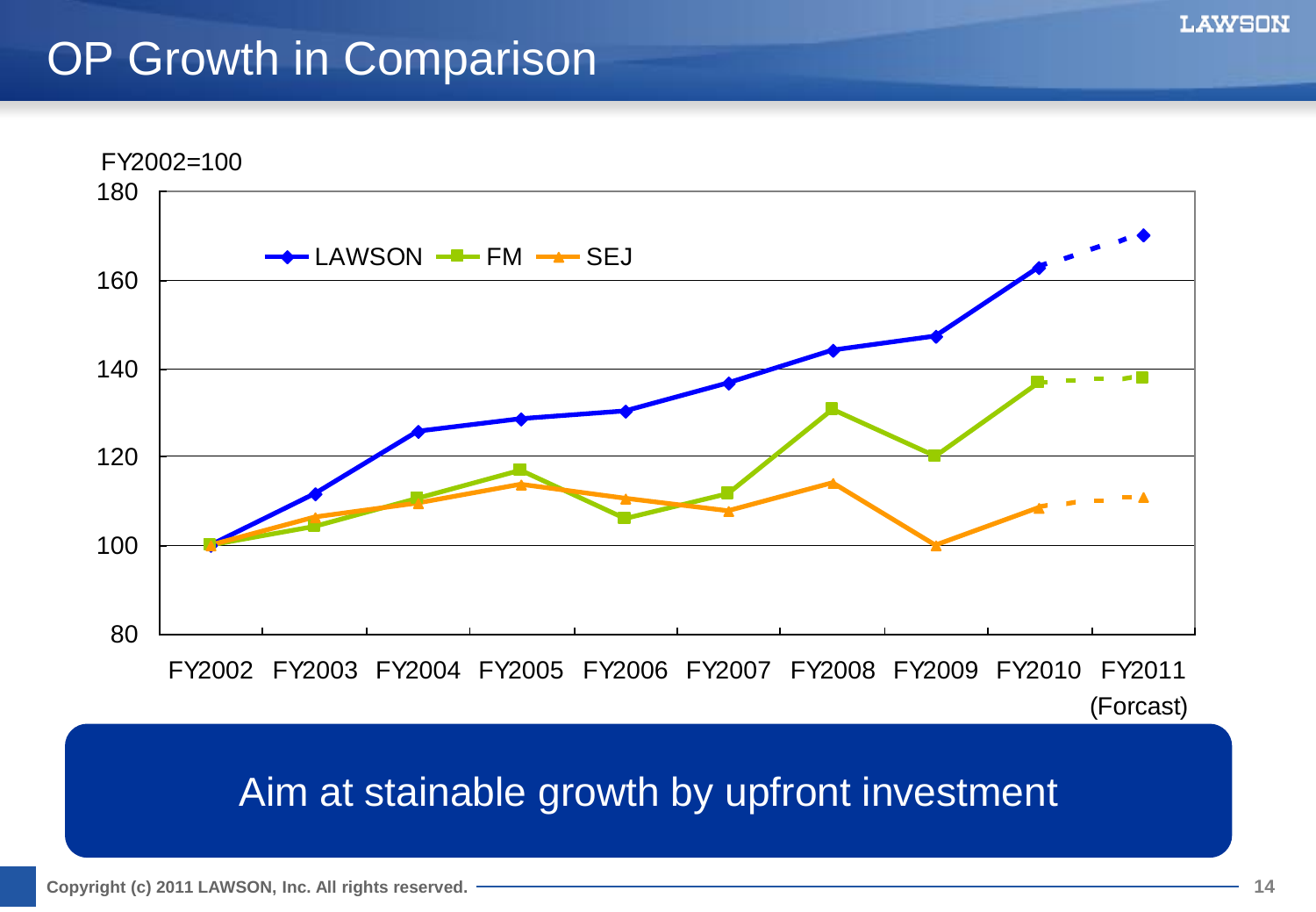### Integrated SCM and CRM



#### **Gross Profit Margin Sales Growth**

Utilize 30 million Ponta point card holders' profile and PRiSM (proactive ordering system) **Increase shopping frequency and enhance customer loyalty**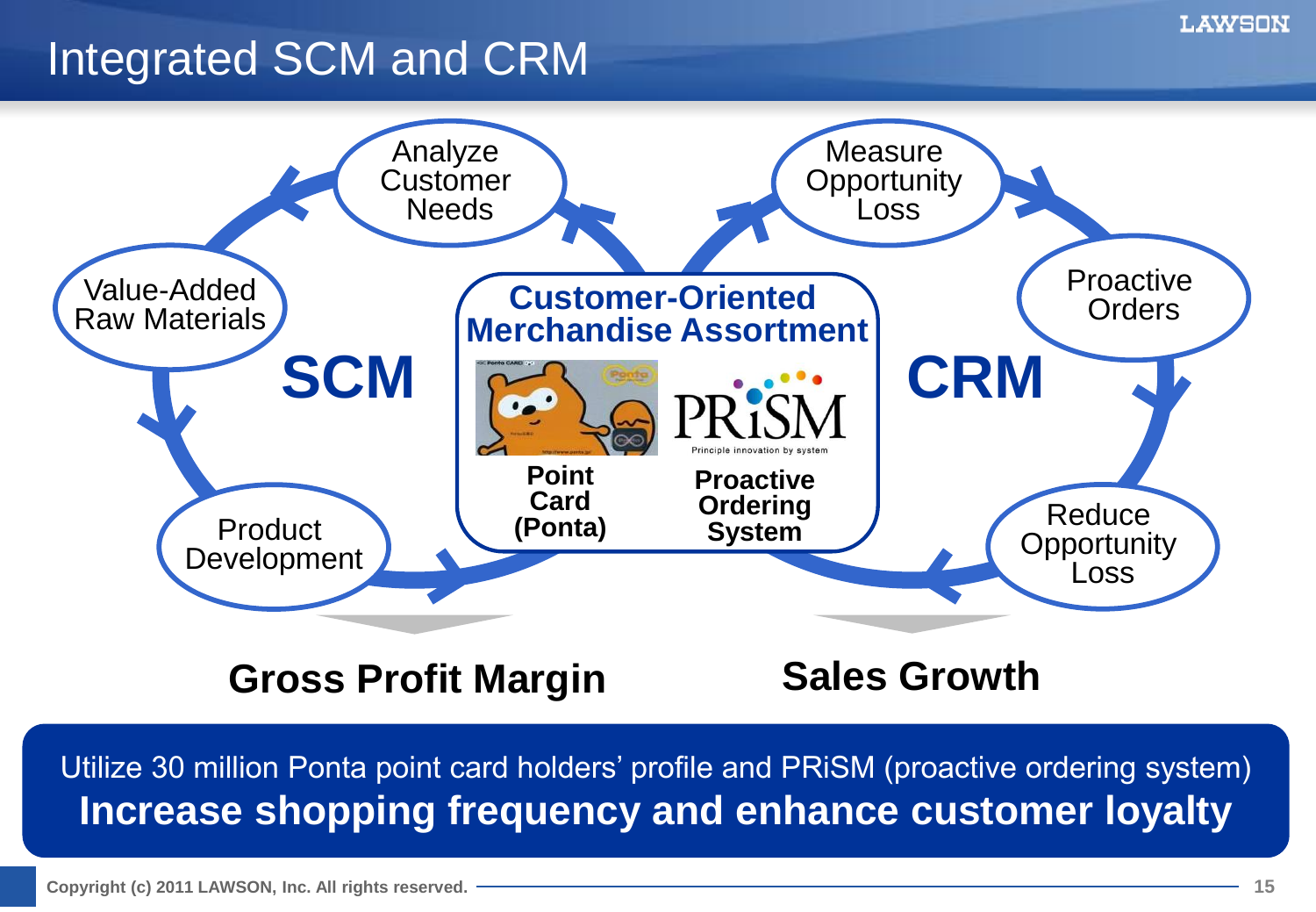### SPA Model Value Chain





#### **OP Ratio Target: 5% and above in medium to long term**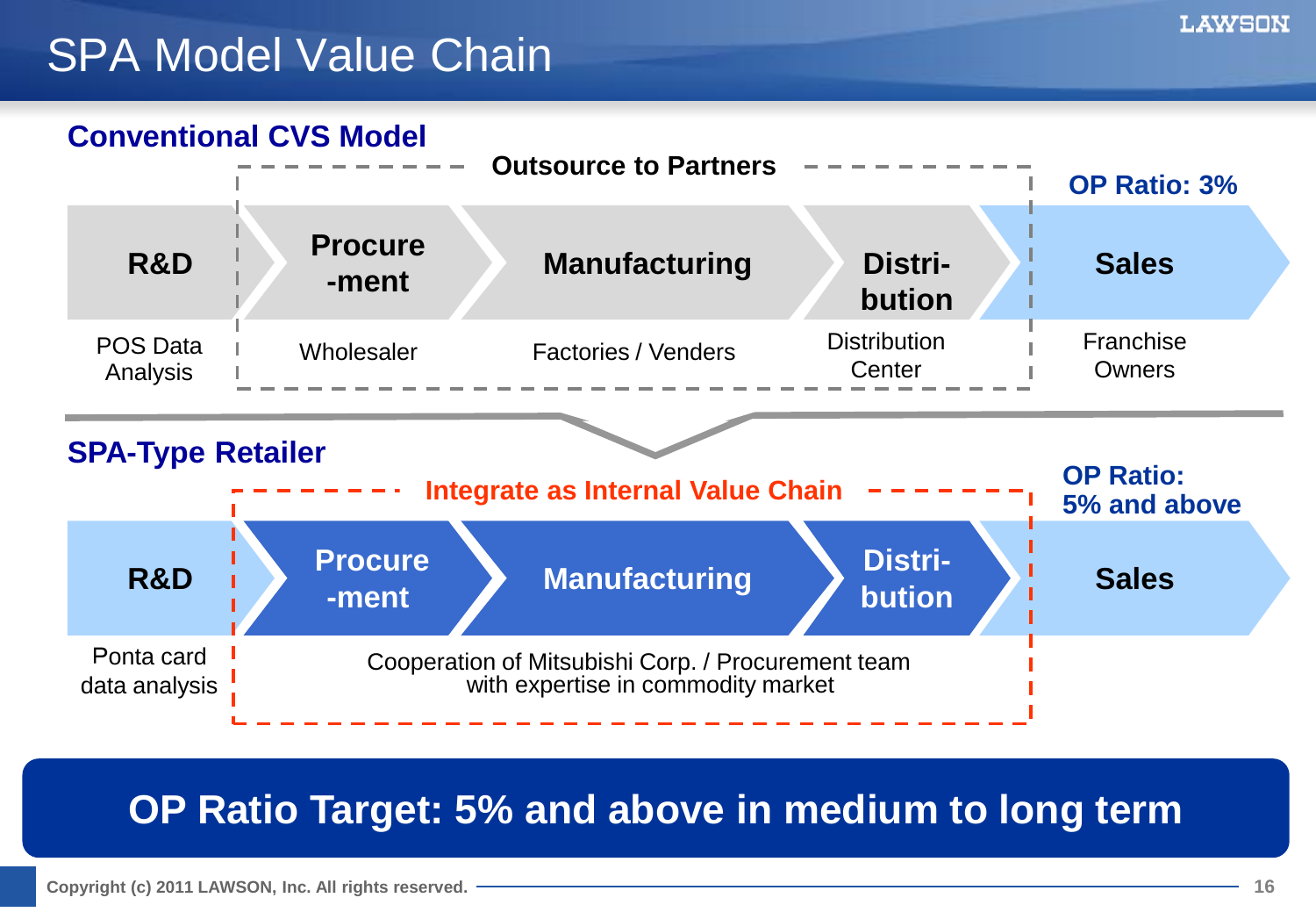#### LAWSON

#### Customer Base Expansion by Fresh Food



#### **LAWSON STORE 100 Hybrid Regular LAWSON**



**Metropolitan city format FY2010**: **1,000 stores FY2011**: **+200 stores**



**Nationwide format FY2010: 1,200 stores FY2011: +800 stores**

#### **Establish 3000 fresh food products oriented stores by FY2011 (esp. in residential area)**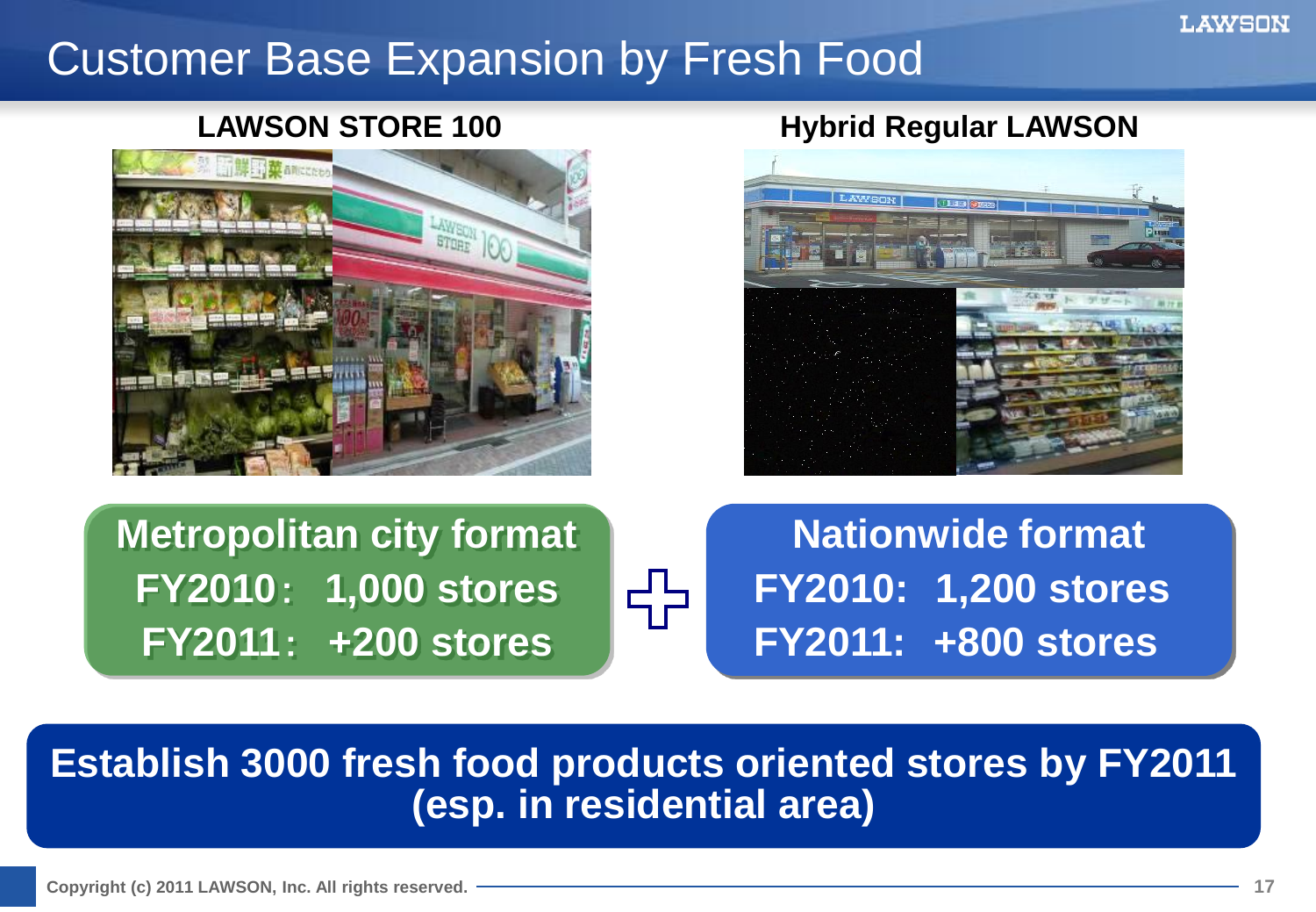#### Development in Asia

#### Export Japanese CVS model and its soft skills we developed



**LAWSON**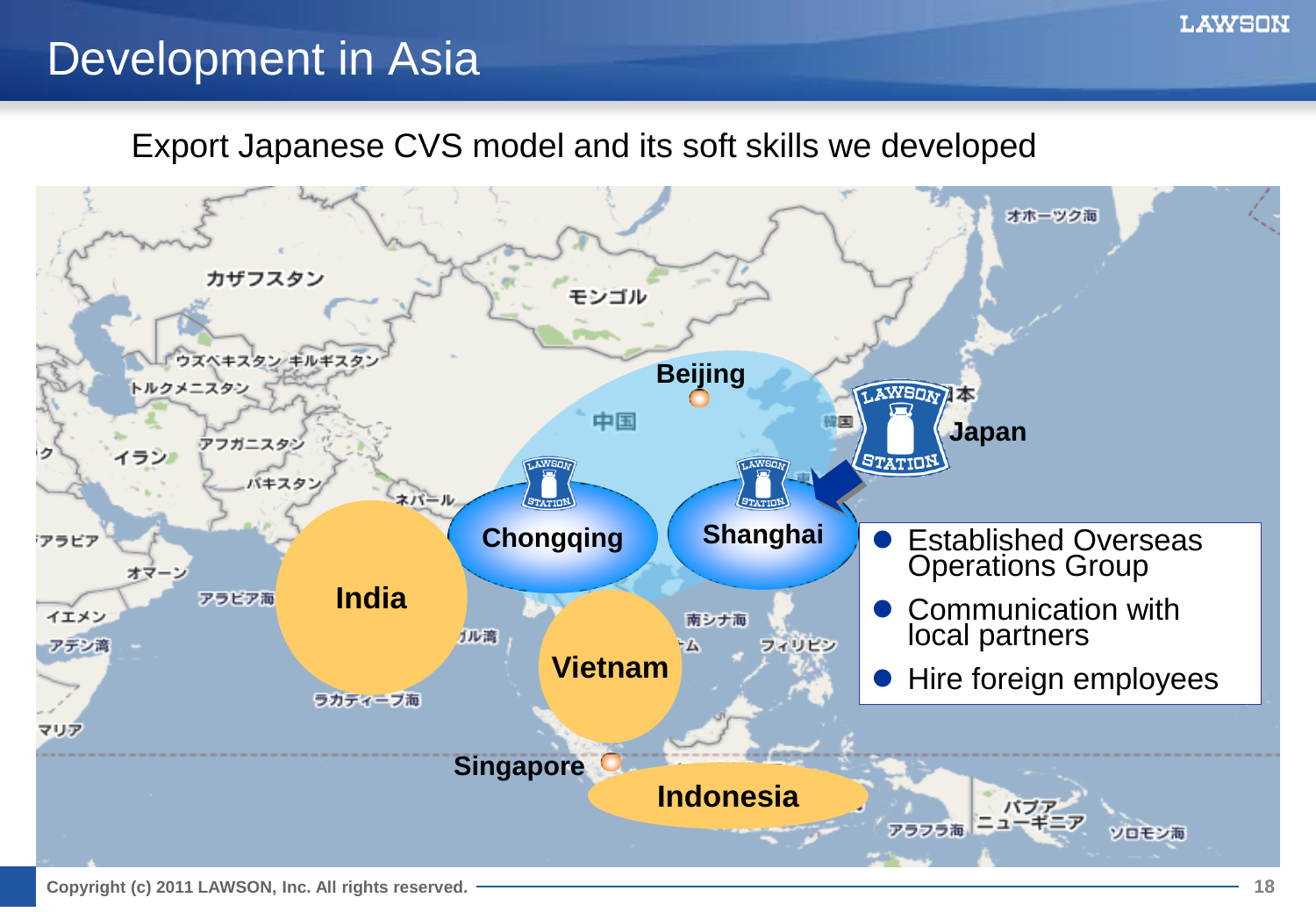### For Recovery of Shanghai LAWSON's Ownership

Reinstall knowledge of Japanese CVS to Shanghai stores

#### **Store Management Reforms**

Better match to customers in each store location

- Redefine QSC standard
- Create principles of new store openings
- Relocate and/or close unprofitable stores

#### **Remodeling of Franchisee Structure**

Recover chain's reliability among franchisee

- **Improve supervisors' roles**
- Use MS evaluation and improve quality of franchisee owners
- **Provide selected franchisees with opportunities to run plural** stores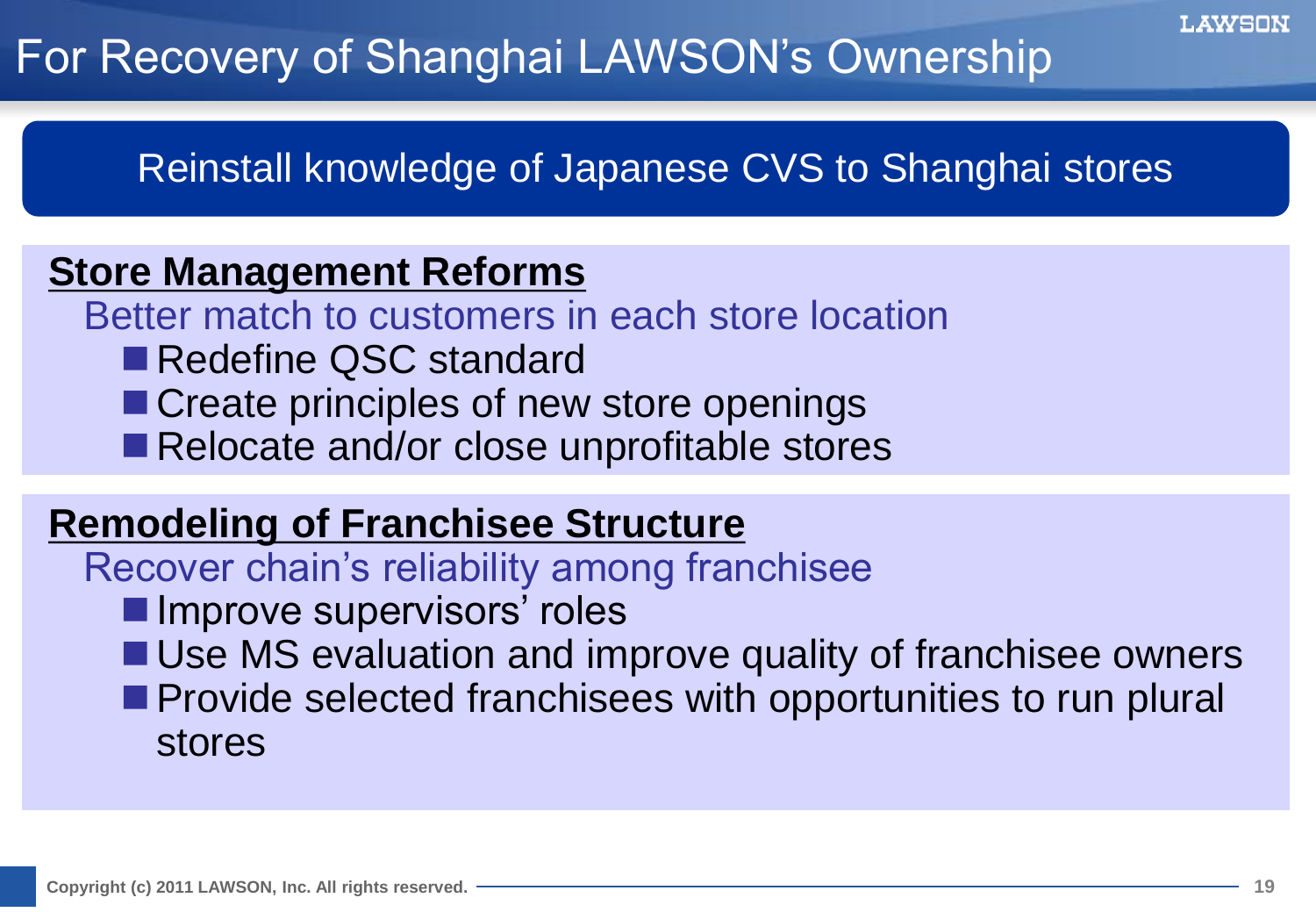#### Medium- to Long-Term Goals for 2020



#### R&D, Training Program, M&A, Alliance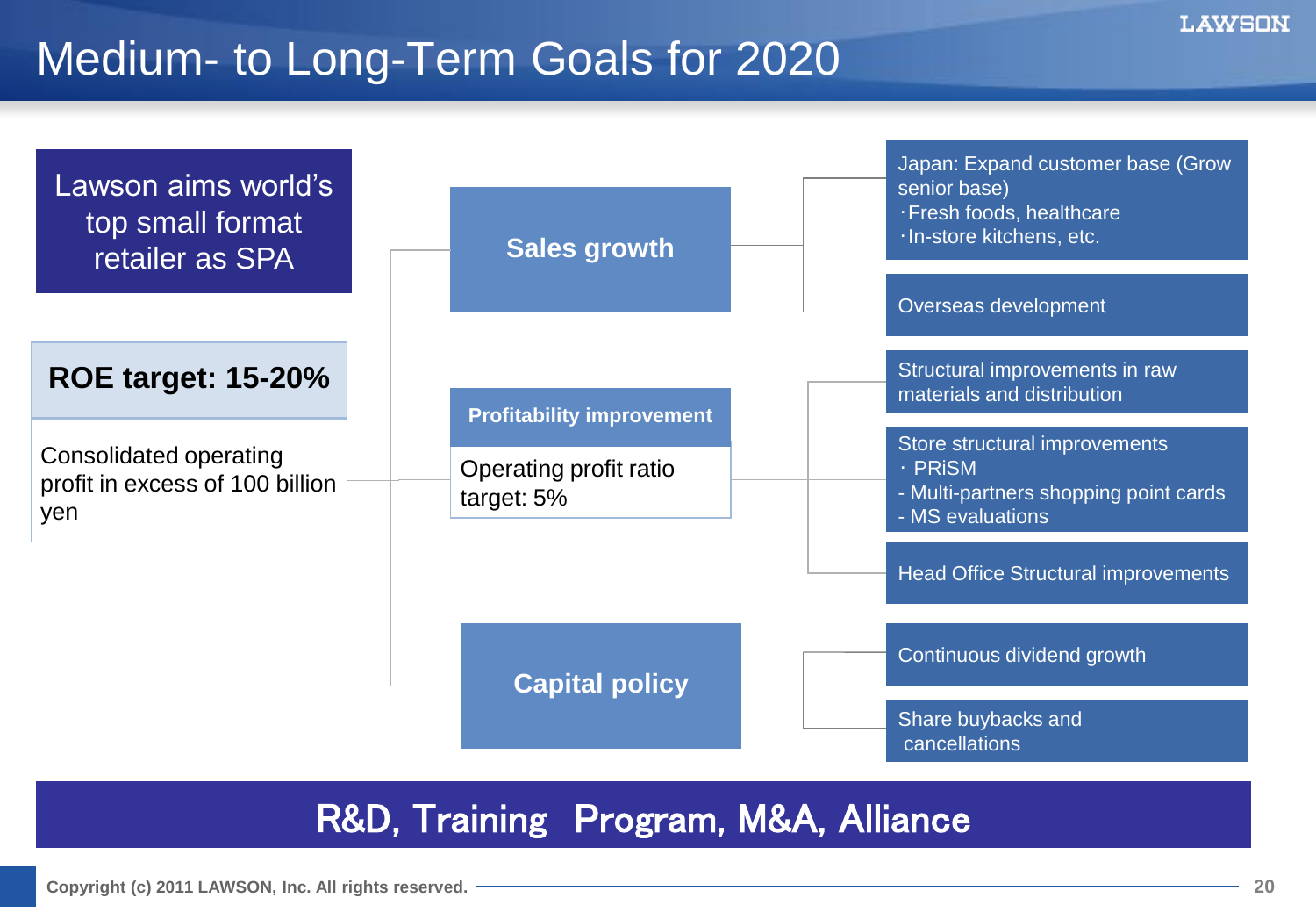#### Sustainable Dividend Growth



Sustain financial stability and investment for long-term growth Continue to improve capital efficiency targeting ROE of 15% to 20%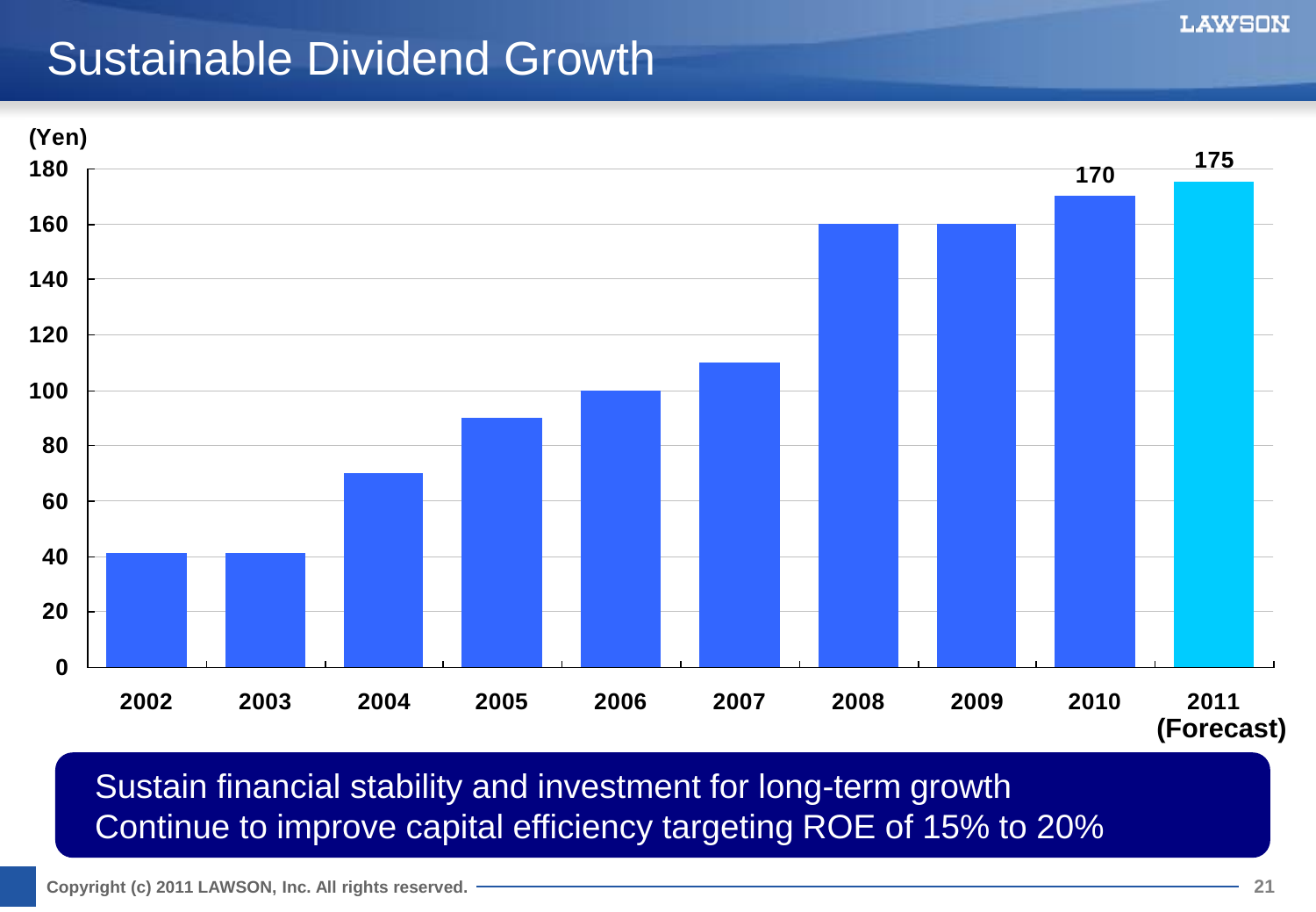**LAWSON** 

## Reference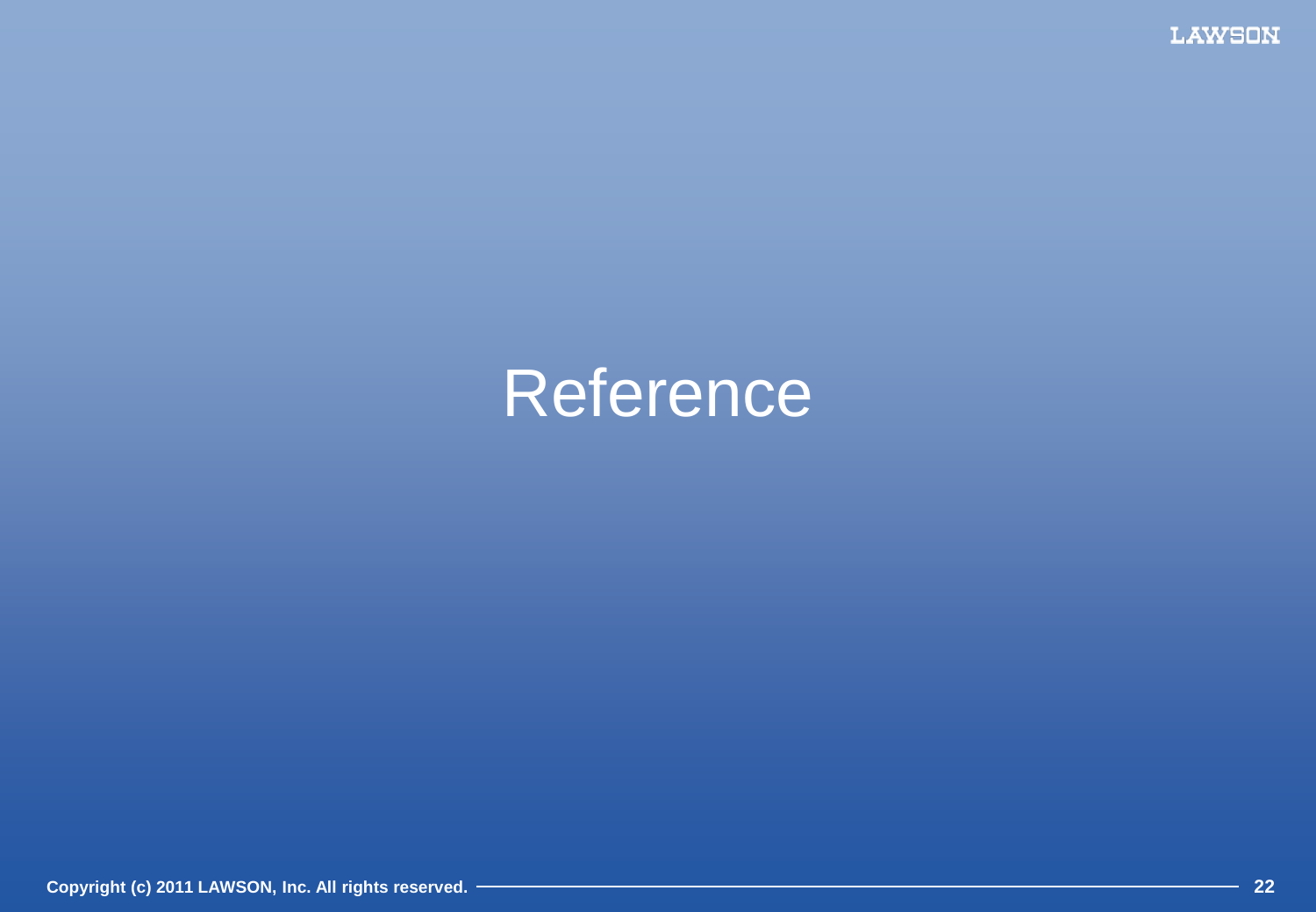### Half Years Breakdown of FY2011 Forecasts

|                                             | <b>FY2011</b><br>(Forecast) |               |         |  |  |  |  |
|---------------------------------------------|-----------------------------|---------------|---------|--|--|--|--|
| (Consolidated: Billions of yen)             | 1H                          | 2H            | FY      |  |  |  |  |
| Net sales of all stores                     | 884.0                       | 884.0         | 1,768.0 |  |  |  |  |
| <b>Operating profit</b>                     | 28.5                        | 29.0          | 57.5    |  |  |  |  |
| Operating profit ratio                      | 3.2%                        | 3.3%          | 3.3%    |  |  |  |  |
| <b>Recurring profit</b>                     | 27.6                        | 27.8          | 55.4    |  |  |  |  |
| Net profit                                  | 5.3                         | 14.5          | 19.8    |  |  |  |  |
| (Non-Consolidated)                          |                             |               |         |  |  |  |  |
| Gross profit at existing stores (YoY)       |                             | 102.0% 101.5% | 101.8%  |  |  |  |  |
| Net sales of existing stores (YoY)          |                             | 103.5% 101.5% | 102.5%  |  |  |  |  |
| Gross profit margin ratio                   |                             | 30.5% 30.3%   | 30.4%   |  |  |  |  |
|                                             |                             |               |         |  |  |  |  |
| <b>Except Cigarettes (Non-Consolidated)</b> |                             |               |         |  |  |  |  |
| Gross profit at existing stores (YoY)       |                             | 101.0% 101.0% | 101.0%  |  |  |  |  |
| Net sales at existing stores (YoY)          |                             | 100.0% 100.0% | 100.0%  |  |  |  |  |
| Gross profit margin ratio                   | 0.3%P                       | 0.3%P         | 0.3%P   |  |  |  |  |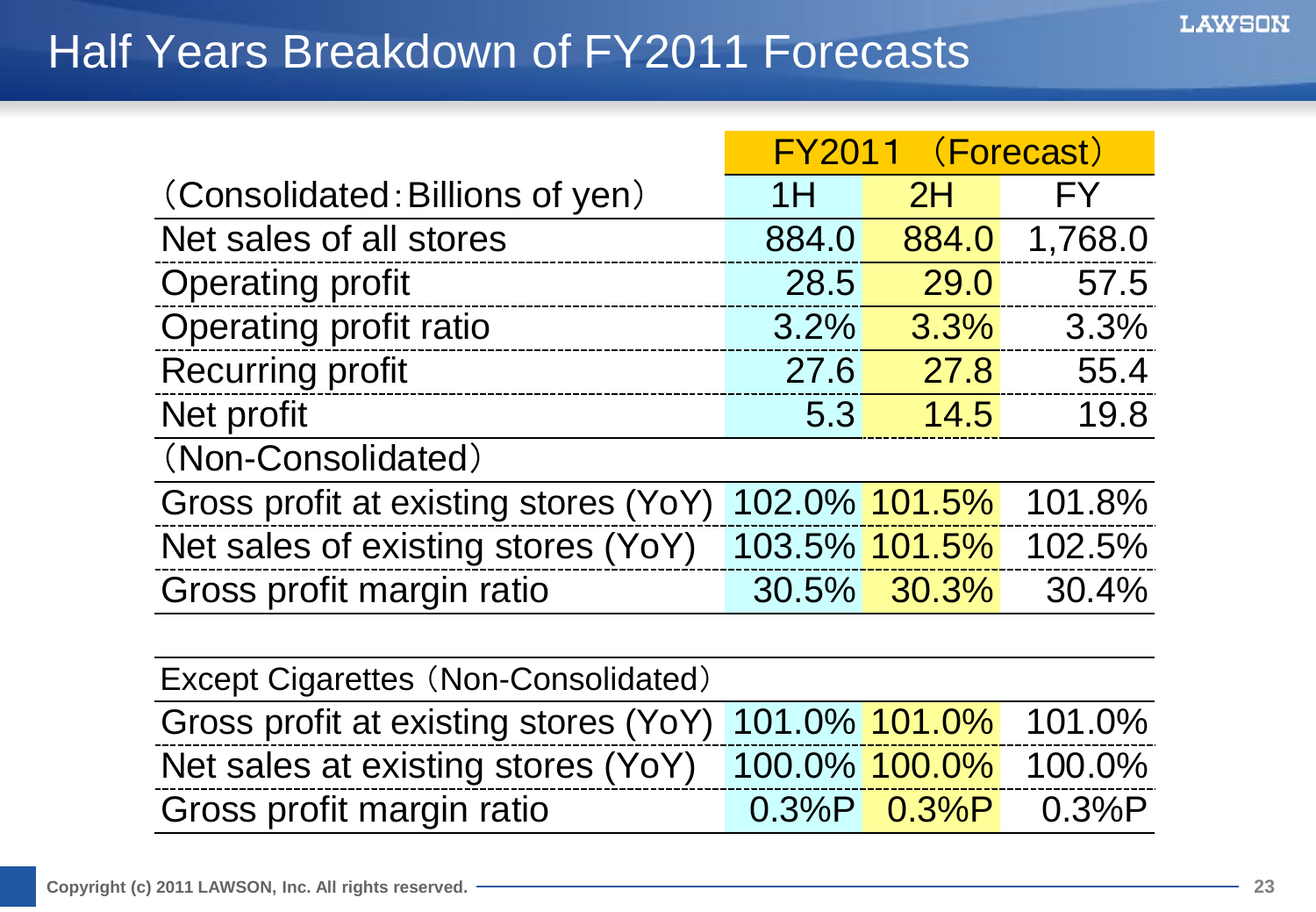|                                     | <b>FY2008</b> | <b>FY2009</b> | <b>FY2010</b>     | <b>FY2011</b>   |
|-------------------------------------|---------------|---------------|-------------------|-----------------|
| (Consolidated: Billions of yen)     | Actual        | Actual        | Actual            | <b>Forecast</b> |
| New store                           | 15.6          | 19.8          | 13.6              | 19.0            |
| <b>Existing store</b>               | 6.7           | 8.1           | 8.9               | 10.0            |
| <b>IT-related</b>                   | 12.0          | 9.4           | $\vert 7.4 \vert$ | 8.5             |
| Other                               | 3.8           | 0.6           | 1.0               | 1.0             |
| Total                               | 38.3          | 38.0          | 31.0              | 38.5            |
| Total depreciation and amortization | 20.8          | 27.4          | 33.0              | 37.3            |

1) Depreciation of property and store equipment includes depreciation for leased property treated as a saleand-purchase transaction due to the application of new lease accounting standards in Japan.

2)Depreciation for FY2009, FY2010 and FY2011 includes amortization.

3)The amount of repayments of lease obligations (consolidated) of FY2010 is 8.7 billions of yen.

- **Allocate new store investment based on store openings plan of each group**
- **Investment of existing store are focused on renovation into fresh-food type (hybrid regular LAWSON)**

#### **Reference**

Impact of consolidating Ninety-nine Plus Inc. (FY2010) Capital Expenditure: Approx. 2.5 billion yen